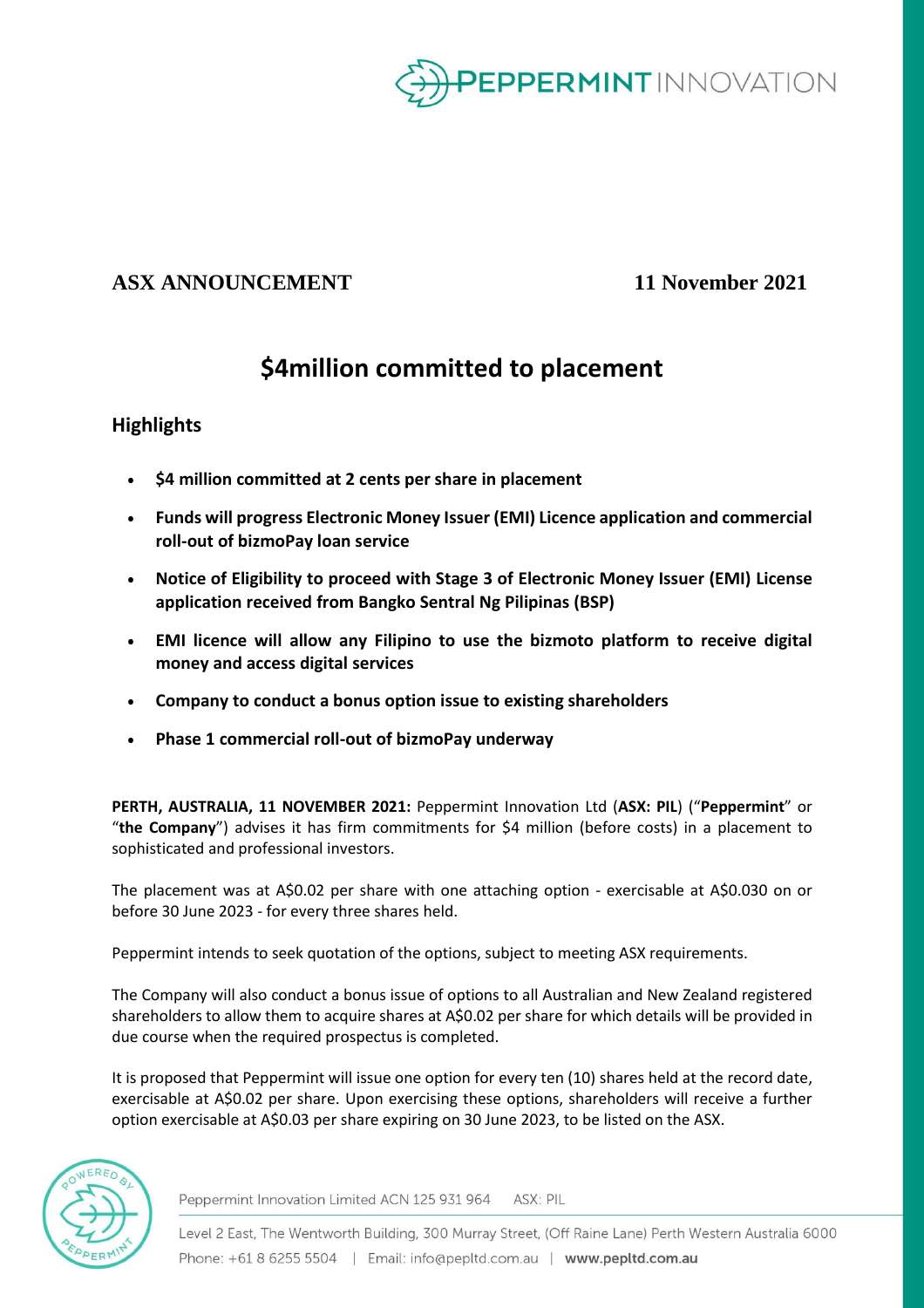

Subscribers to the placement in approved jurisdictions will be eligible for the Bonus Option Issue.

The Indicative timetable for the Bonus Options and Attaching Options is as follows:

| Event                                                                                               | <b>Date</b>                 |
|-----------------------------------------------------------------------------------------------------|-----------------------------|
| Announcement of Placement with Attaching Options, Bonus<br>Option Entitlement Offer and Appendix 3B | Thursday, 11 November 2021  |
| Lodgment of Cleansing Prospectus with ASIC & ASX                                                    | Wednesday, 17 November 2021 |
| Record Date for Bonus Options Entitlements                                                          | Friday, 26 November 2021    |
| <b>Expiry Date for Bonus Options Entitlements</b>                                                   | Friday, 17 December 2021    |
| Prospectus for listing of Attaching Options and Bonus Options                                       | Tuesday, 21 December 2021   |
| <b>Expiry Date for Attaching Options</b>                                                            | 30 June 2023                |

Clee Capital acted as Lead Manager for the placement and will be paid 2% of gross proceeds as a management fee, 4% of gross proceeds as a capital raising fee and 24,000,000 options exercisable at A\$0.03 per share expiring on 30 June 2023, to be listed on the ASX.

**Peppermint's Managing Director and CEO Chris Kain said:** "The timing of this placement has worked out very well for the Company as last night Peppermint received the official Notice of Eligibility to proceed to Stage 3 of our Electronic Money Issuer (EMI) application (the final stage of our EMI license application process) from the Central Bank of the Philippines (BSP).

"What this means is our request to the BSP, lodged via the Stage 2 EMI application process, to issue a 'Letter of No Objection' to register with the Securities and Exchange Commission (SEC) for authority to operate as an electronic money issuer (EMI) has now been granted.

"This progress is gratifying as investors have backed the Company's growth strategy, with commitments for this placement of \$4 million quickly secured.

"We again welcome the support of Clee Capital as Lead Manager to this raise and were delighted to have a mix of existing and new sophisticated and professional investors take up the offer in just one day.

"Along with this funding we also wanted to reward our existing shareholders by offering them an opportunity to exercise an option to participate at the same price as the capital raise and then receive another option exercisable at A\$0.03 per share expiring on 30 June 2023, to be listed on the ASX. Further details will be provided in due course when the required prospectus is completed in the next few weeks.



Peppermint Innovation Limited ACN 125 931 964 ASX: PIL

Level 2 East, The Wentworth Building, 300 Murray Street, (Off Raine Lane) Perth Western Australia 6000 Phone: +61 8 6255 5504 | Email: info@pepltd.com.au | www.pepltd.com.au